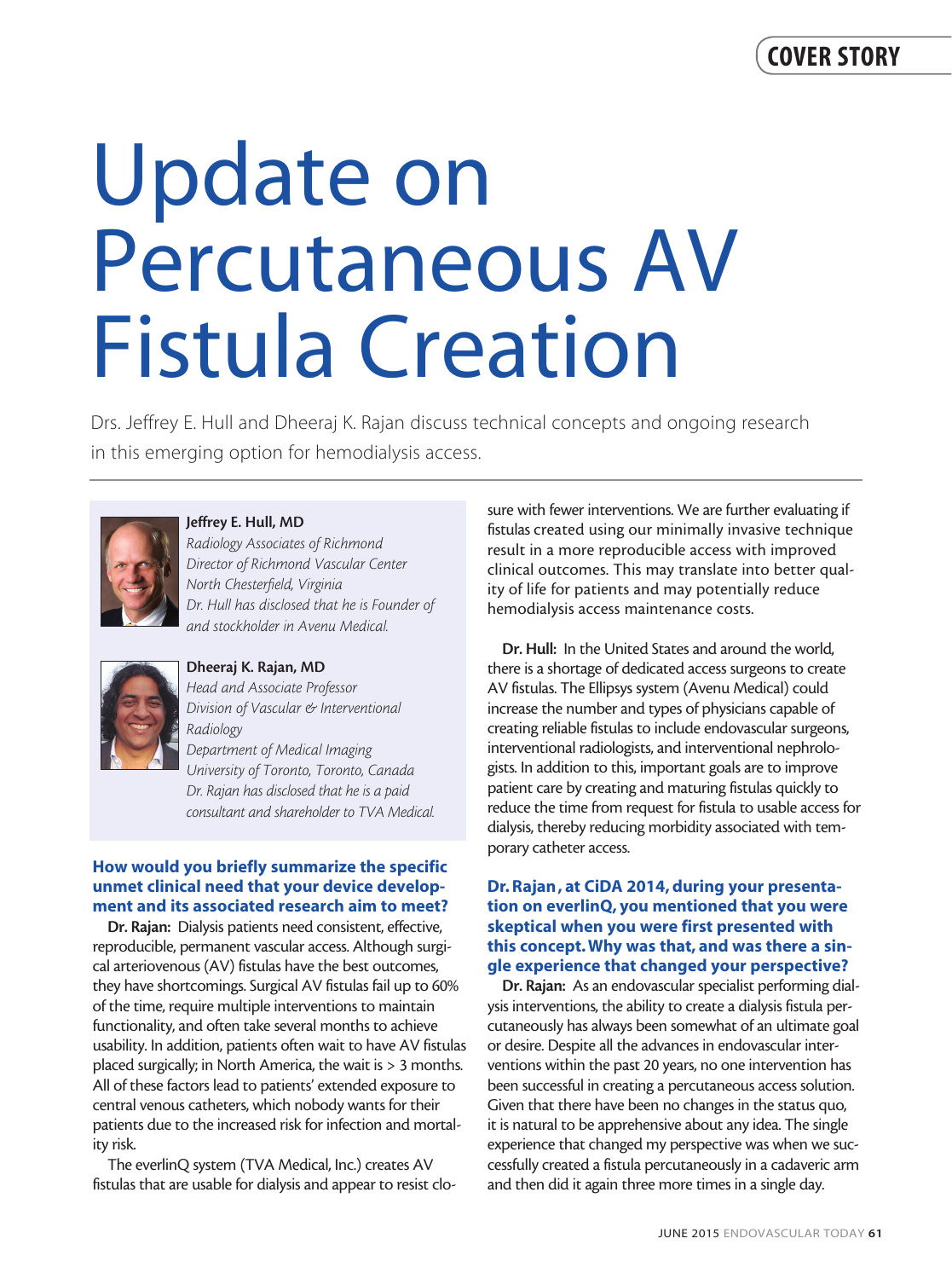#### TECHNIQUES AT A GLANCE

#### Ellipsys Vascular Access System By Jeffrey E. Hull, MD

Patients are started on aspirin and clopidogrel 48 to 72 hours prior to the procedure. The procedure is done with local regional anesthesia. I often perform a supraclavicular brachial plexus block, but this is not required. The antecubital fossa is sterilely prepped and draped. Retrograde access to the cubital vein is obtained with ultrasound guidance, which is also used to perform the remaining steps in the procedure. The access needle is directed toward the perforating vein. The wire is advanced through the needle into the perforating vein. The access needle is advanced over the wire through the perforating vein to the proximal radial artery. The proximal radial artery lies medial to the perforating vein and is entered as it would be in any ultrasound-guided arterial access procedure. The wire is advanced into the radial artery. The needle is withdrawn, and a 6-F sheath is placed over the wire into the artery. The Ellipsys catheter is positioned through the sheath, and the artery and vein wall are engaged. The catheter is closed and activated, and the fistula is created using low-power direct current energy. The sheath is removed, and hemostasis is achieved with gentle pressure.





#### Dr. Hull, please tell us how the concept for the Ellipsys vascular access catheter originated.

Dr. Hull: A friend and I engaged in a thought experiment. The question was: "What is something in your field of medicine that could improve patient care by becoming minimally invasive and has not changed in 30 years?" My immediate response was the AV fistula for dialysis. Not only had the basic technique of creating an AV fistula not changed considerably since 1966 when initially described by Brescia and Cimino, but the sutured anastomosis also had not significantly changed since initially described by Carrel in 1902. My friend and mentor, Dr. Chris Young, introduced me to Dr. Steve Parker and the team that developed the system for total arthroscopic rotator cuff repair and the system for vacuum-assisted percutaneous breast biopsy. After considerable due diligence, including mapping out the appropriate anatomy and designing a single catheter system that would make an anastomosis without leaving an implant behind, we formed Avenu Medical (formerly named Caymus Medical).

# Avenu Medical currently has an investigational device exemption (IDE) study underway in the United States. What can you tell us about its design and enrollment progress to date?

Dr. Hull: The IDE study is a prospective, single-arm, phase 3, safety and efficacy study. The successful cannulation of percutaneous fistulas is being compared against the surgical literature. Two of five sites are up and running, and recruitment is going well.

#### Dr. Rajan , TVA Medical gained CE Mark approval for the everlinQ device in September 2014. What is its current market availability, and what plans are there for United States studies? How is the progress on the Canadian study?

Dr. Rajan: Before marketing everlinQ in Europe, TVA Medical plans to gather additional clinical evidence and physician experience. This includes a postmarket study in Europe starting later in 2015. The NEAT (Novel Endovascular Access Trial) study in Canada, Australia, and New Zealand, is progressing well with strong recruitment. We anticipate that enrollment will be completed in 2015 with follow-up into 2016. TVA Medical is currently in discussions with the US Food and Drug Administration, and the everlinQ system is currently not available in the United States.

# What were the key take-home points and lessons learned in your recently published study?

Dr. Rajan: The FLEX study showed that endovascular AV fistula creation is possible with high technical success rates, low failure rates, and low intervention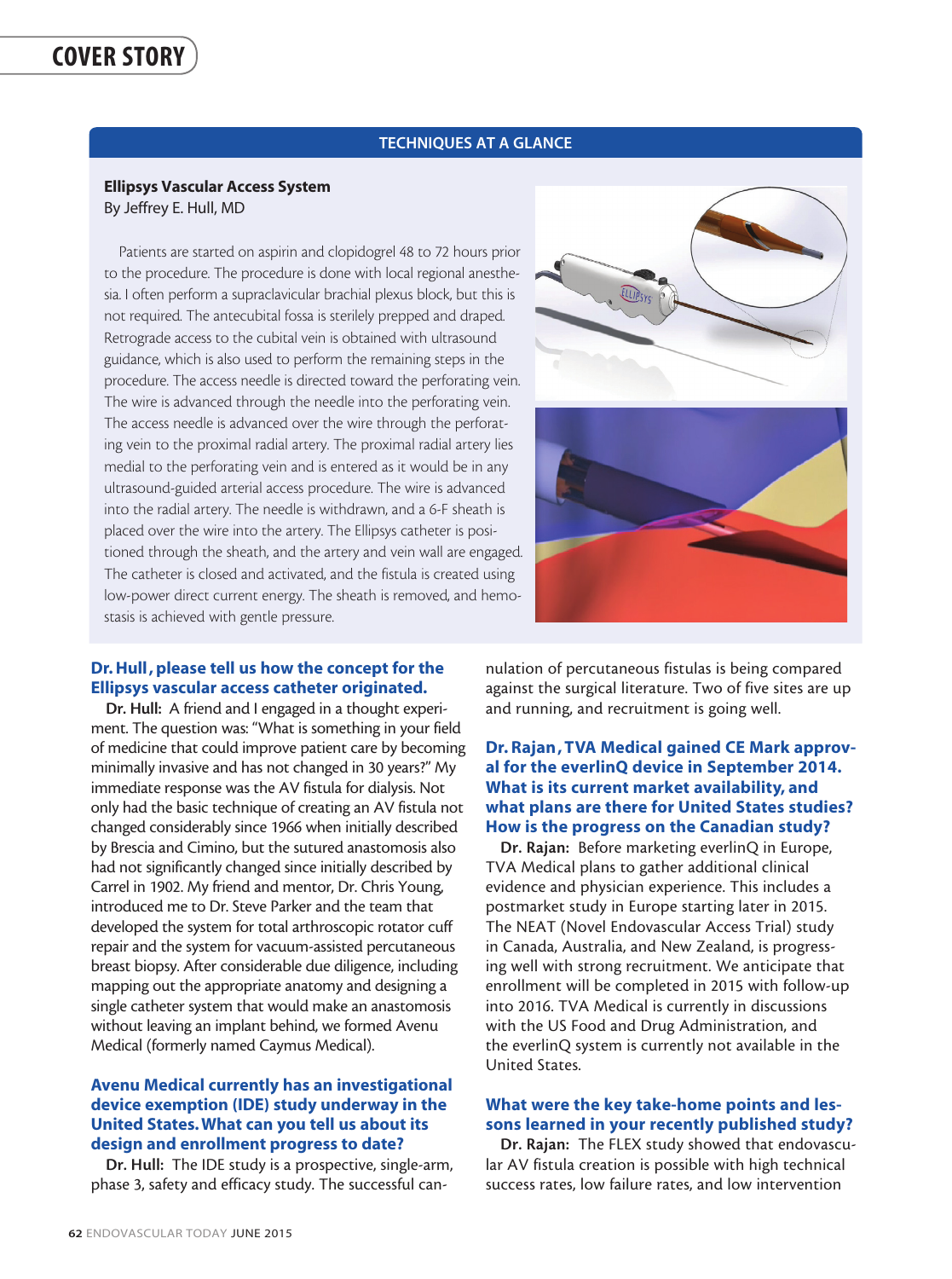## TECHNIQUES AT A GLANCE

#### everlinQ System By Dheeraj K. Rajan, MD

First, access is gained to the brachial vein using a micropuncture set and 0.018-inch guidewire under ultrasound guidance. The guidewire is advanced to the ulnar vein under fluoroscopy, and a 7-F dilator and sheath are inserted. Next, with ultrasound, arterial access is gained in the brachial artery using a micropuncture set and 0.018-inch guidewire, the guidewire is advanced



to the ulnar artery, and a 6-F dilator and sheath are inserted. Under fluoroscopy, one everlinQ magnetic catheter is inserted into the artery, and the other magnetic catheter is inserted into the vein. The magnets are poled in each of the catheters to pull the artery and vein together as well as to align a spring-loaded radiofrequency electrode in the venous catheter and a ceramic backstop in the arterial catheter. The radiofrequency electrode is released from the venous catheter and energized for 2 seconds, creating a channel between the vein and the artery. The electrode is retracted, and both devices are removed. Before removing the venous sheath, one of the brachial veins is embolized with a coil to force blood to the superficial veins. Finally, the arterial sheath is removed and the arterial access closed per standard technique. The AV fistula should be assessed at 4 weeks for usability, and cannulation options are similar to that of a brachiocephalic AV fistula and/or a Gracz AV fistula. Needles may be split between vein segments to optimize dialysis delivery and reduce admixture.

rates, and these results compare favorably to surgical AV fistula creation. In our study, 96% of the patients were successfully dialyzed using the FLEX EndoAVF (TVA Medical, Inc.) at an average of 2 months after the procedure.

#### Dr. Hull, how would you summarize the results you have seen to date?

Dr. Hull: The IDE trial data are not available. Outside the United States, an intent-to-treat analysis shows 70% of patients achieved dialysis. At 6 months, > 90% of patients with fistulas created were successfully dialyzed, alive, and available for follow-up.

## Which patients are not ideal candidates for percutaneous fistula placement?

Dr. Rajan: Patients who do not meet surgical criteria for fistula creation are also not candidates for percutaneous creation. For example, patients with vessels < 2 mm or with central vein stenosis are not ideal candidates for a percutaneous fistula.

Dr. Hull: Patients who are good candidates for a distal wrist fistula should have a radiocephalic fistula to maximize the use of vein. Patients with poor-quality perforating veins but good cephalic or basilic veins should have a surgical fistula.

# Understanding that the full potential must still be evaluated in ongoing studies, what do you see as the most likely role of percutaneous AV fistula creation? In other words, where will this option fit into most practices?

Dr. Hull: The Ellipsys access system fits well into our current practices as follows. Imagine that you're taking care of the patient approaching dialysis or with a nonfunctioning catheter or a failing graft. The patient is vein mapped at the office, and willing candidates for percutaneous fistulas undergo the procedure in the next few days without the need for additional referrals or consultations. Patients who are not suitable for percutaneous fistulas are scheduled for surgery. Because fistula creation using the Ellipsys system is performed in a typical procedure room with ultrasound guidance, it fits in well with the other access procedures done at the office-based vascular center. The physician creating the fistula follows the patient through maturation and gets him or her started on dialysis using the fistula.

Dr. Rajan: I believe percutaneous AV fistula creation will transform the vascular access space by providing more patients with a working fistula, both for predialysis patients and dialysis patients who've had previous fistula failures. Patients are provided with an additional anatomic option by creating endovascular AV fistulas in the deep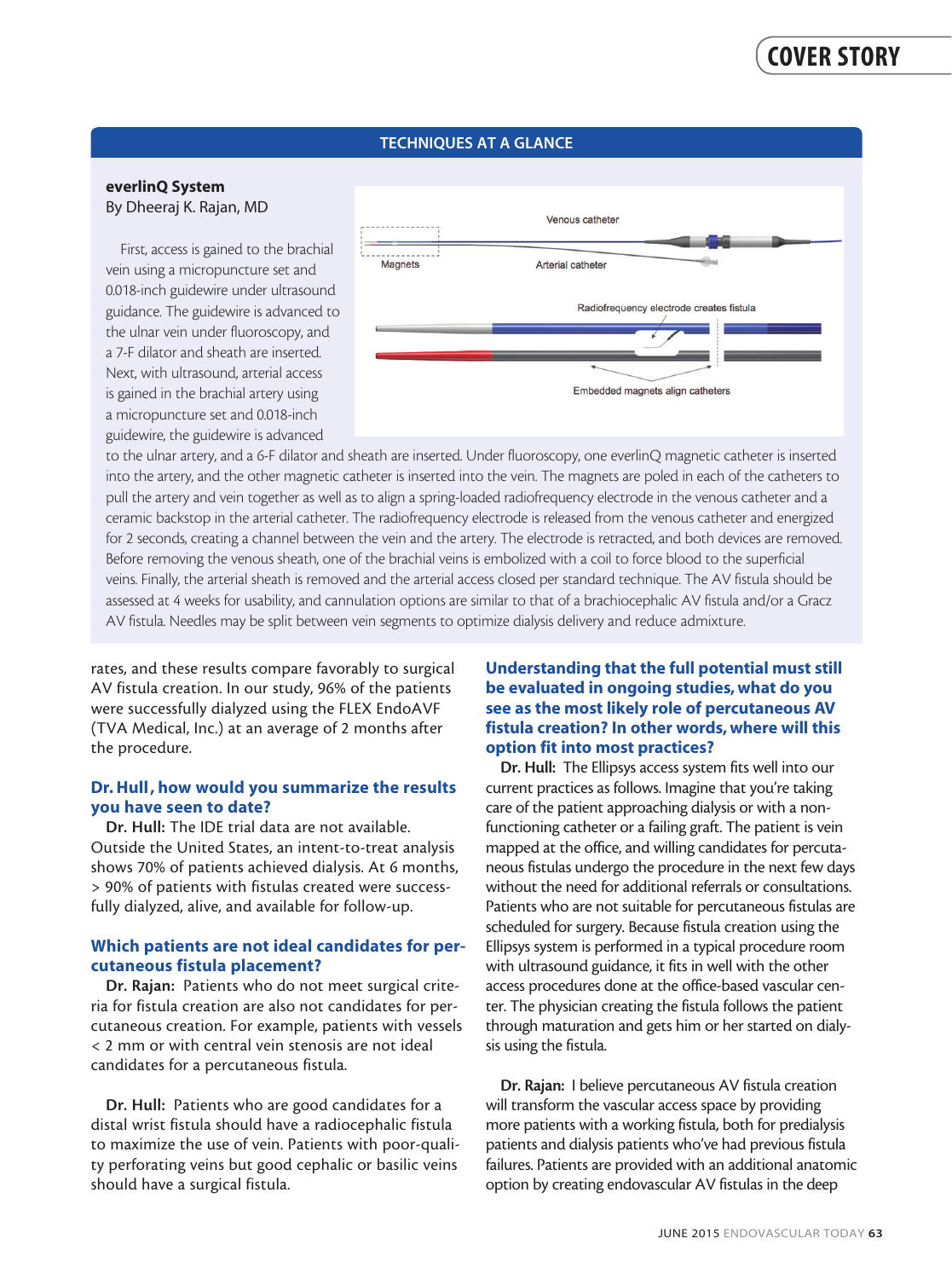system, without consuming valuable veins that can be used for additional future surgical or endovascular access procedures. In addition, patients with limited vein options or those who are more clinically challenging, potentially requiring a two-stage surgical procedure, may benefit from percutaneous AV fistula creation, thus eliminating a surgical procedure. Additionally, a reproducible minimally invasive procedure will facilitate AV fistula creation in an outpatient setting and will increase the types of physician specialties that can create fistulas—this will hopefully reduce the long wait times, such as those we see in North America. However, I do not see this replacing surgery completely; there will remain a substantial need for surgical access creation for more complicated accesses/patients.

# How would you describe the learning curve or training required to effectively use the technique you are researching?

Dr. Rajan: The learning curve for creating an AV fistula using the everlinQ system is short. Physicians with interventional skills and endovascular experience should be proficient with the procedure after about three cases. For those with less endovascular experience, training with a few additional cases may be needed. Overall, anyone with the skill set required for peripheral arterial interventions should be able to perform the procedure.

Dr. Hull: Using the Ellipsys vascular access system is very similar to placing a peripherally inserted central catheter line and obtaining arterial access with ultrasound. The procedure requires the same skill set as these two procedures. Most physicians involved in vascular access have these skills and will learn to use the Ellipsys catheter quickly. A critical part of the procedure is to understand the anatomy of the cubital fossa, including the proximal radial artery, perforating vein, and the cubital veins draining into the basilic and cephalic vein. We have found the best way to train physicians on this anatomy is to have them pick up an ultrasound probe and study this anatomy in themselves and their patients.

New or different techniques and approaches may be required to use and maintain the percutaneous fistula. A main difference between the surgically created fistula and the percutaneous fistula is that the latter has multiple potential outflow veins, including the cephalic vein, the basilic vein, and retrograde flow in forearm veins. In percutaneous fistulas, both the median cephalic and the median basilic vein (cubital veins) often mature.

In a surgical fistula, nearly the entire circuit of the fistula and inflow artery can be accessed from the fistula itself. This is in part because a surgical fistula is created by attaching a single vein to an artery and ligating all the branches. The

## IN THE LITERATURE

#### Dr. Hull's Recommendations

Percutaneous Proximal Radial Artery Arteriovenous Fistula Creation for Hemodialysis Using the Ellipsys Vascular Access System Hull JE, Velez JH, Martinez JP. *J Vasc Interv Radiol*. 2014;25(3 suppl):S20.

Mapping of the Snuffbox and Cubital Vessels for Percutaneous Arterial Venous Fistula (pAVF) in Dialysis Patients Hull JE, Kinsey EN, Bishop WL. *J Vasc Access*. 2013;14:245–251.

Percutaneous Valvulotomy as an Alternative to Transposition of a Brachiocephalic Fistula Hull JE, Makhoul RG, Snyder JF. *J Vasc Interv Radiol*. 2014;25:144–147.

Computational Fluid Dynamic Evaluation of the Side-to-Side Anastomosis for Arteriovenous Fistula Hull JE, Balakin BV, Kellerman BM, Wrolstad DK. *J Vasc Surg*. 2013;58:187–193 e1.

#### Percutaneous Creation of an Arteriovenous Fistula for Hemodialysis Access

Rajan DK, Ebner A, Desai SB, et al. *J Vasc Interv Radiol*. 2015;26:484–490.

#### Dr. Rajan's Recommendations

Safety and Efficacy of Percutaneous Autogenous Arteriovenous Fistula Creation with the TVA FLEX System: Expanded Results Beyond the Pilot Study Rajan DK, Ebner AA, Rios JM, et al. *J Vasc Interv Radiol*. 2014;25(3 suppl):S19.

#### Percutaneous Creation of an Arteriovenous Fistula for Hemodialysis Access

Rajan DK, Ebner A, Desai SB, et al. *J Vasc Interv Radiol*. 2015;26:484–490.

best approach to work on the percutaneous fistula is from the radial artery at the wrist. This location allows angioplasty of the anastomosis or inflow as well as deep embolization of the brachial vein when needed (in approximately 30% of fistulas created with the Ellipsys catheter). We have employed banding of the median basilic vein to drive blood flow into the cephalic vein without sacrificing the basilic vein, which can be used if the cephalic vein does not mature. We have performed percutaneous valvulotomy to